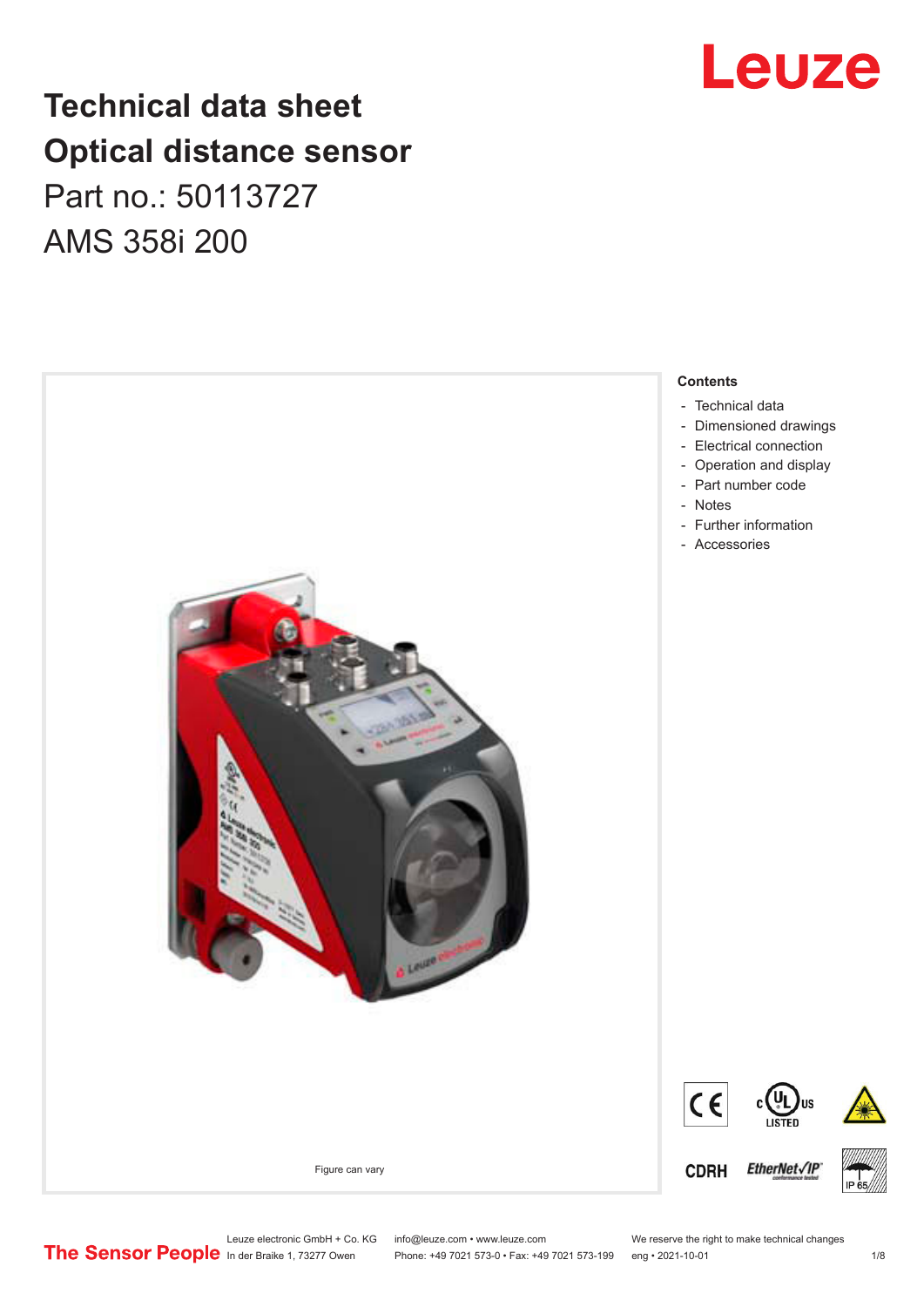# <span id="page-1-0"></span>**Technical data**

#### **Basic data**

| Series                           | <b>AMS 300i</b>                                             |
|----------------------------------|-------------------------------------------------------------|
| Application                      | Collision protection of cranes / gantry<br>cranes           |
|                                  | Positioning of electroplating plants                        |
|                                  | Positioning of high-bay storage devices                     |
|                                  | Positioning of skillet systems and side-<br>tracking skates |
| <b>Characteristic parameters</b> |                                                             |
| <b>MTTF</b>                      | 31 years                                                    |
| <b>Optical data</b>              |                                                             |
| <b>Light source</b>              | Laser, Red                                                  |
| Laser class                      | 2, IEC/EN 60825-1:2014                                      |
| <b>Measurement data</b>          |                                                             |
| <b>Measurement range</b>         | 200  200,000 mm                                             |
| <b>Accuracy</b>                  | 3 <sub>mm</sub>                                             |
| Reproducibility (3 sigma)        | $2.1 \text{ mm}$                                            |
| Max. traverse rate               | $10 \text{ m/s}$                                            |
| <b>Electrical data</b>           |                                                             |
| Performance data                 |                                                             |
| Supply voltage U <sub>B</sub>    | 18  30 V, DC                                                |
| <b>Interface</b>                 |                                                             |
| Type                             | EtherNet IP                                                 |
|                                  |                                                             |
| <b>EtherNet IP</b>               |                                                             |
| <b>Switch functionality</b>      | Integrated<br>10 Mbit/s                                     |
| <b>Transmission speed</b>        | 100 Mbit/s                                                  |
|                                  |                                                             |
| <b>Connection</b>                |                                                             |
| <b>Number of connections</b>     | 4 Piece(s)                                                  |
| <b>Connection 1</b>              |                                                             |
| <b>Function</b>                  | <b>BUS IN</b>                                               |
|                                  | Data interface                                              |
| <b>Type of connection</b>        | Connector                                                   |
| <b>Designation on device</b>     | <b>BUS IN</b>                                               |
| <b>Thread size</b>               | M12                                                         |
| <b>Type</b><br>No. of pins       | Female<br>4 -pin                                            |
| Encoding                         | D-coded                                                     |
|                                  |                                                             |
| <b>Connection 2</b>              |                                                             |
| <b>Function</b>                  | <b>BUS OUT</b>                                              |
|                                  | Data interface                                              |
| Type of connection               | Connector                                                   |
| <b>Designation on device</b>     | <b>BUS OUT</b>                                              |
| <b>Thread size</b>               | M12                                                         |
| <b>Type</b>                      | Female                                                      |
| No. of pins                      | 4-pin                                                       |
| <b>Encoding</b>                  | D-coded                                                     |

| euze              |
|-------------------|
| PWR / SW IN / OUT |
| Voltage supply    |
| Connector         |
| <b>PWR</b>        |
| M <sub>12</sub>   |
| Male              |
| 5-pin             |
| hehon-A           |

| Encoding                     | A-coded           |
|------------------------------|-------------------|
|                              |                   |
| <b>Connection 4</b>          |                   |
| <b>Function</b>              | Service interface |
| <b>Type of connection</b>    | Connector         |
| <b>Designation on device</b> | <b>SERVICE</b>    |
| <b>Thread size</b>           | M <sub>12</sub>   |
| <b>Type</b>                  | Female            |
| No. of pins                  | $5 - pin$         |
| Encoding                     | A-coded           |
|                              |                   |

#### **Mechanical data**

**Connection 3 Function** 

**Type of connection Designation on device** 

**Thread size Type No. of pins** 

| Cubic                     |
|---------------------------|
| 84 mm x 166.5 mm x 159 mm |
| Metal                     |
| $2,450$ q                 |
| Through-hole mounting     |
|                           |

#### **Operation and display**

| Type of display             | LC Display        |
|-----------------------------|-------------------|
|                             | <b>LED</b>        |
| <b>Operational controls</b> | Membrane keyboard |

#### **Environmental data**

| Ambient temperature, operation     | $-550 °C$  |
|------------------------------------|------------|
| Ambient temperature, storage       | $-3070 °C$ |
| Relative humidity (non-condensing) | $90\%$     |

#### **Certifications**

| Degree of protection    | IP 65   |
|-------------------------|---------|
| <b>Protection class</b> |         |
| <b>Certifications</b>   | c UL US |

#### **Classification**

| <b>Customs tariff number</b> | 90318020 |  |
|------------------------------|----------|--|
| eCl@ss 5.1.4                 | 27270801 |  |
| eCl@ss 8.0                   | 27270801 |  |
| eCl@ss 9.0                   | 27270801 |  |
| eCl@ss 10.0                  | 27270801 |  |
| eCl@ss 11.0                  | 27270801 |  |
| <b>ETIM 5.0</b>              | EC001825 |  |
| <b>ETIM 6.0</b>              | EC001825 |  |
| <b>ETIM 7.0</b>              | EC001825 |  |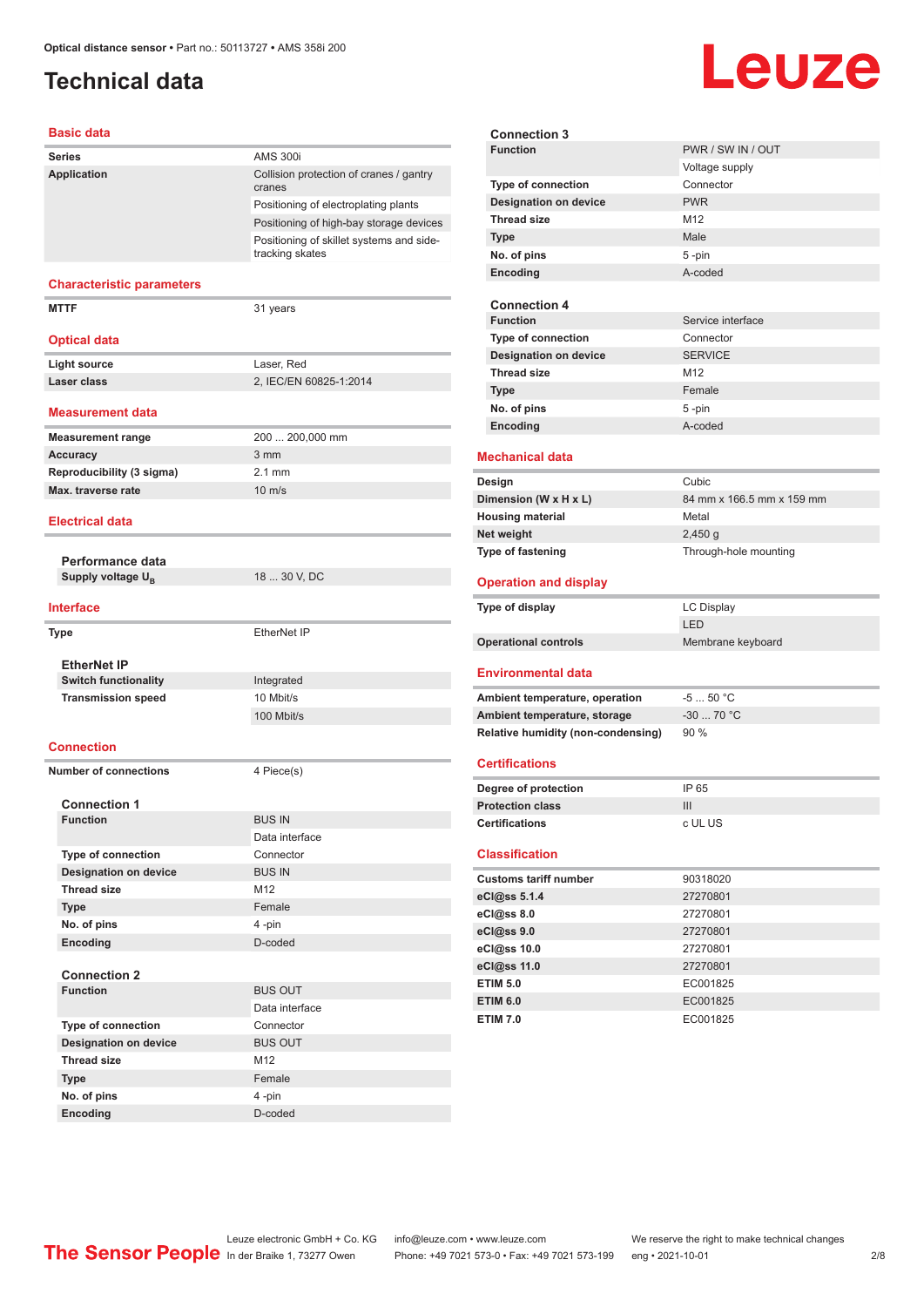## <span id="page-2-0"></span>**Dimensioned drawings**

All dimensions in millimeters



A M5 screw for alignment

C Optical axis

D Zero point of the distance to be measured

B Knurled nut with WAF 4 hexagon socket and M 5 nut for securing

# **Leuze**

Leuze electronic GmbH + Co. KG info@leuze.com • www.leuze.com We reserve the right to make technical changes<br>
The Sensor People in der Braike 1, 73277 Owen Phone: +49 7021 573-0 • Fax: +49 7021 573-199 eng • 2021-10-01

Phone: +49 7021 573-0 • Fax: +49 7021 573-199 eng • 2021-10-01 3/8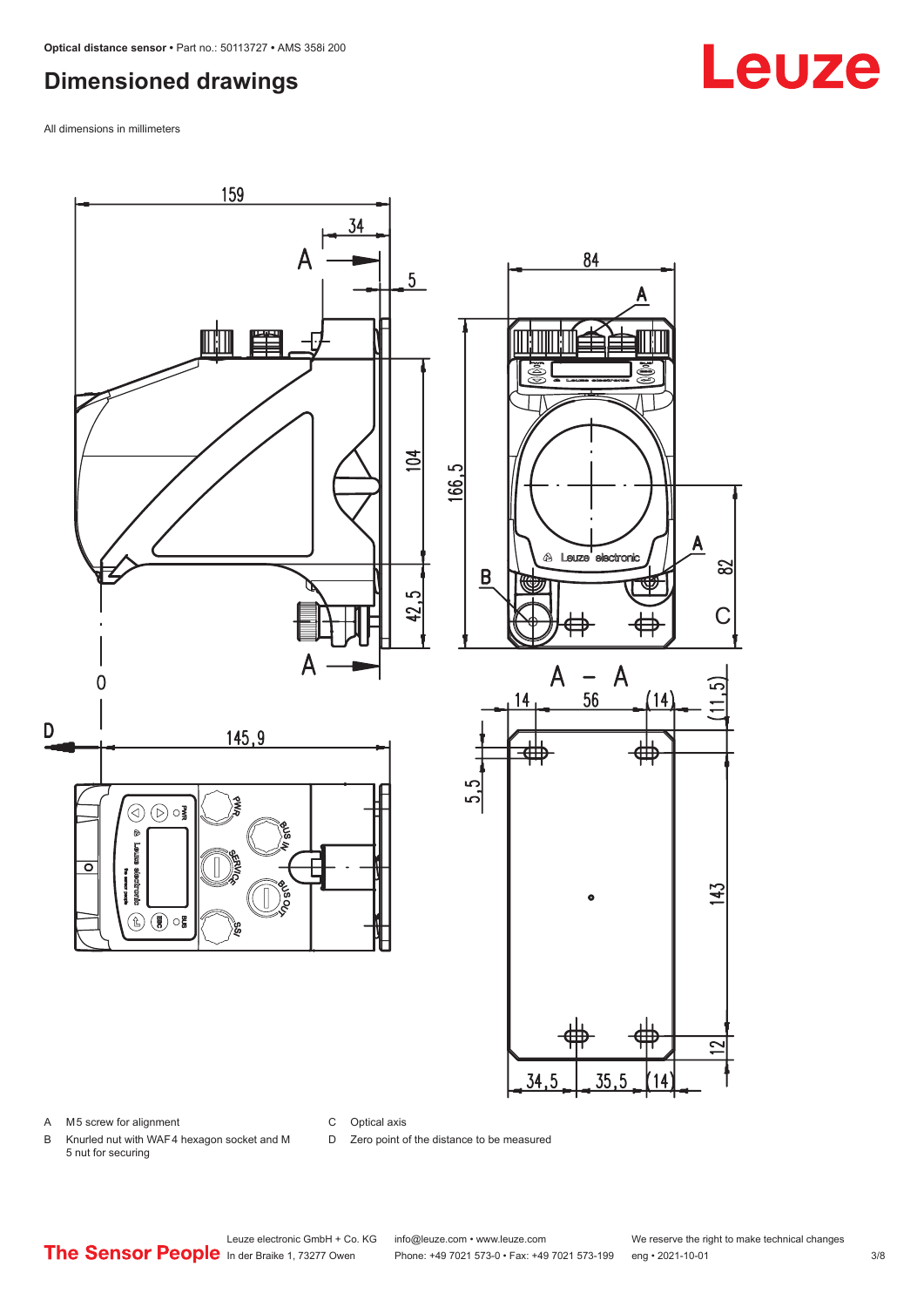# <span id="page-3-0"></span>**Electrical connection**

**2** RD+

| <b>Connection 1</b> | <b>BUS IN</b>                   |
|---------------------|---------------------------------|
| <b>Function</b>     | <b>BUS IN</b><br>Data interface |
| Type of connection  | Connector                       |
| <b>Thread size</b>  | M12                             |
| <b>Type</b>         | Female                          |
| <b>Material</b>     | Metal                           |
| No. of pins         | 4-pin                           |
| Encoding            | D-coded                         |

### **Pin Pin assignment** 1 TD+<br>2 RD+ **2** RD+ **3** TD-**4** RD-



| <b>Connection 2</b> | <b>BUS OUT</b> |
|---------------------|----------------|
| <b>Function</b>     | <b>BUS OUT</b> |
|                     | Data interface |
| Type of connection  | Connector      |
| <b>Thread size</b>  | M12            |
| <b>Type</b>         | Female         |
| <b>Material</b>     | Metal          |
| No. of pins         | 4-pin          |
| Encoding            | D-coded        |

| Pin            | Pin assignment |
|----------------|----------------|
| 1              | TD+            |
| $\overline{2}$ | $RD+$          |
| 3              | TD-            |
| 4              | RD-            |

### $FE$  $\Leftrightarrow$ 2 1 4 3

| <b>Connection 3</b> | <b>PWR</b>        |
|---------------------|-------------------|
| <b>Function</b>     | PWR / SW IN / OUT |
|                     | Voltage supply    |
| Type of connection  | Connector         |
| <b>Thread size</b>  | M12               |
| <b>Type</b>         | Male              |
| <b>Material</b>     | Metal             |
| No. of pins         | $5$ -pin          |
| Encoding            | A-coded           |

| Pin            | <b>Pin assignment</b> |
|----------------|-----------------------|
|                | <b>VIN</b>            |
| $\overline{2}$ | I/O <sub>1</sub>      |
| 3              | <b>GND</b>            |
| $\overline{4}$ | I/O <sub>2</sub>      |
| 5              | FE.                   |



# Leuze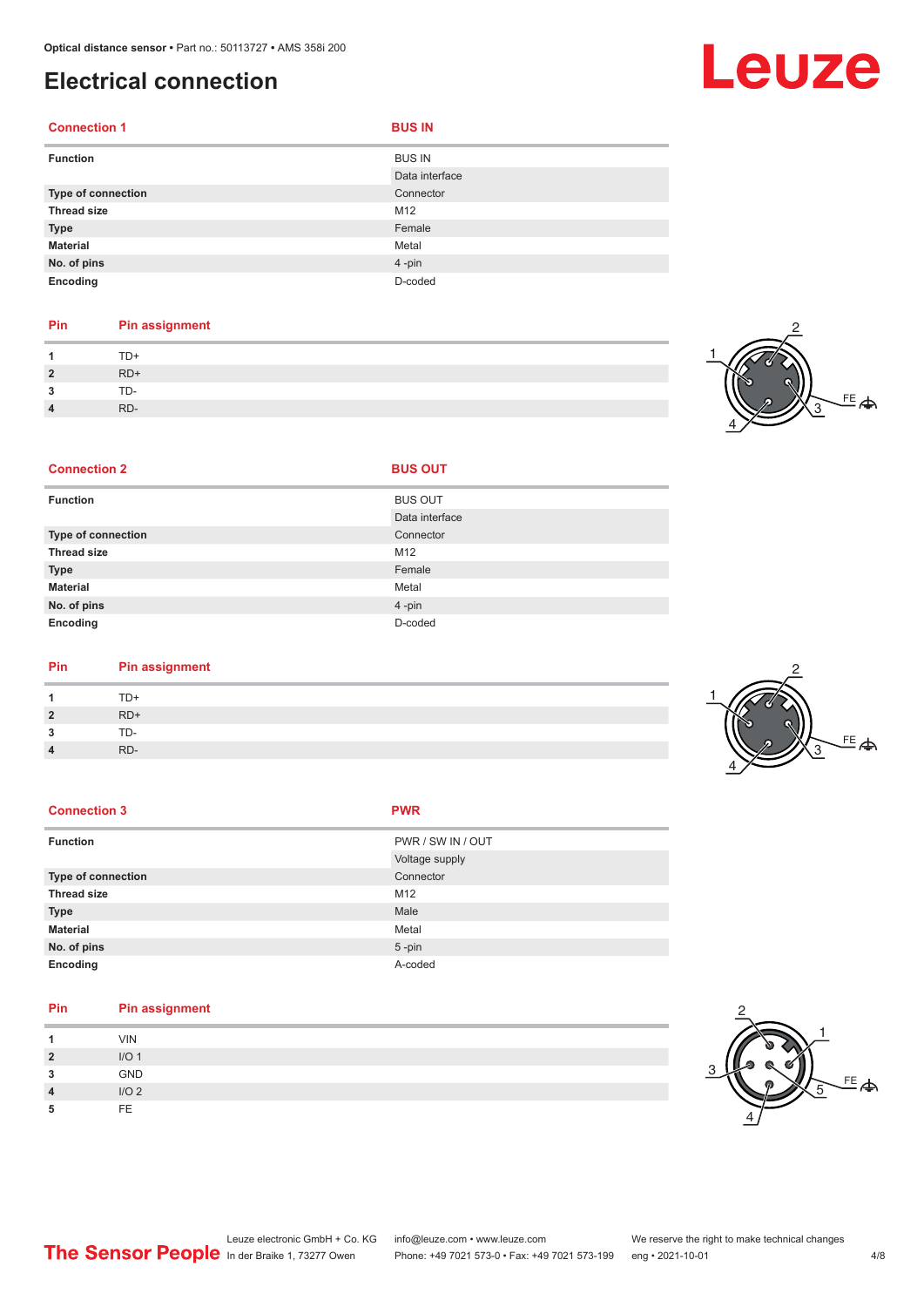# <span id="page-4-0"></span>**Electrical connection**

### **Connection 4 SERVICE**

| <b>Function</b>    | Service interface |
|--------------------|-------------------|
| Type of connection | Connector         |
| <b>Thread size</b> | M12               |
| <b>Type</b>        | Female            |
| <b>Material</b>    | Metal             |
| No. of pins        | $5 - pin$         |
| Encoding           | A-coded           |

| <b>Pin</b>     | <b>Pin assignment</b> |  |  |
|----------------|-----------------------|--|--|
|                | n.c.                  |  |  |
| $\overline{2}$ | <b>RS 232-TX</b>      |  |  |
| 3              | <b>GND</b>            |  |  |
|                | <b>RS 232-RX</b>      |  |  |
|                |                       |  |  |

**5** n.c.

# **Operation and display**

| LED            |                | <b>Display</b>                  | <b>Meaning</b>                                                              |  |
|----------------|----------------|---------------------------------|-----------------------------------------------------------------------------|--|
|                | <b>PWR</b>     | Off                             | No supply voltage                                                           |  |
|                |                | Green, flashing                 | Voltage connected / no measurement value output / initialization<br>running |  |
|                |                | Green, continuous light         | Device OK, measurement value output                                         |  |
|                |                | Red, flashing                   | Device OK, warning set                                                      |  |
|                |                | Red, continuous light           | No measurement value output                                                 |  |
| $\overline{2}$ | <b>NET</b>     | Off                             | No supply voltage                                                           |  |
|                |                | Green, flashing                 | No Ethernet/IP communication                                                |  |
|                |                | Green, continuous light         | Bus operation ok                                                            |  |
|                |                | Red, flashing                   | Time-out in bus communication                                               |  |
|                |                | Red, continuous light           | Double IP address                                                           |  |
|                |                | Red/green, flashing alternately | Self test                                                                   |  |
| 3              | <b>BUS IN</b>  | Green, continuous light         | Link OK                                                                     |  |
|                |                | Yellow, flashing                | Data exchange active                                                        |  |
| 4              | <b>BUS OUT</b> | Green, continuous light         | Link OK                                                                     |  |
|                |                | Yellow, flashing                | Data exchange active                                                        |  |

## **Part number code**

Part designation: **AMS 3XXi YYY Z AAA**

| <b>AMS</b> | <b>Operating principle</b><br>AMS: absolute measurement system                                                                                                                                                                                        |
|------------|-------------------------------------------------------------------------------------------------------------------------------------------------------------------------------------------------------------------------------------------------------|
| 3XXi       | Series/interface (integrated fieldbus technology)<br>300i: RS 422/RS 232<br>301i: RS 485<br>304i: PROFIBUS DP / SSI<br>308i: TCP/IP<br>335i: CANopen<br>338i: EtherCAT<br>348i: PROFINET RT<br>355i: DeviceNet<br>358i: EtherNet/IP<br>384i: Interbus |



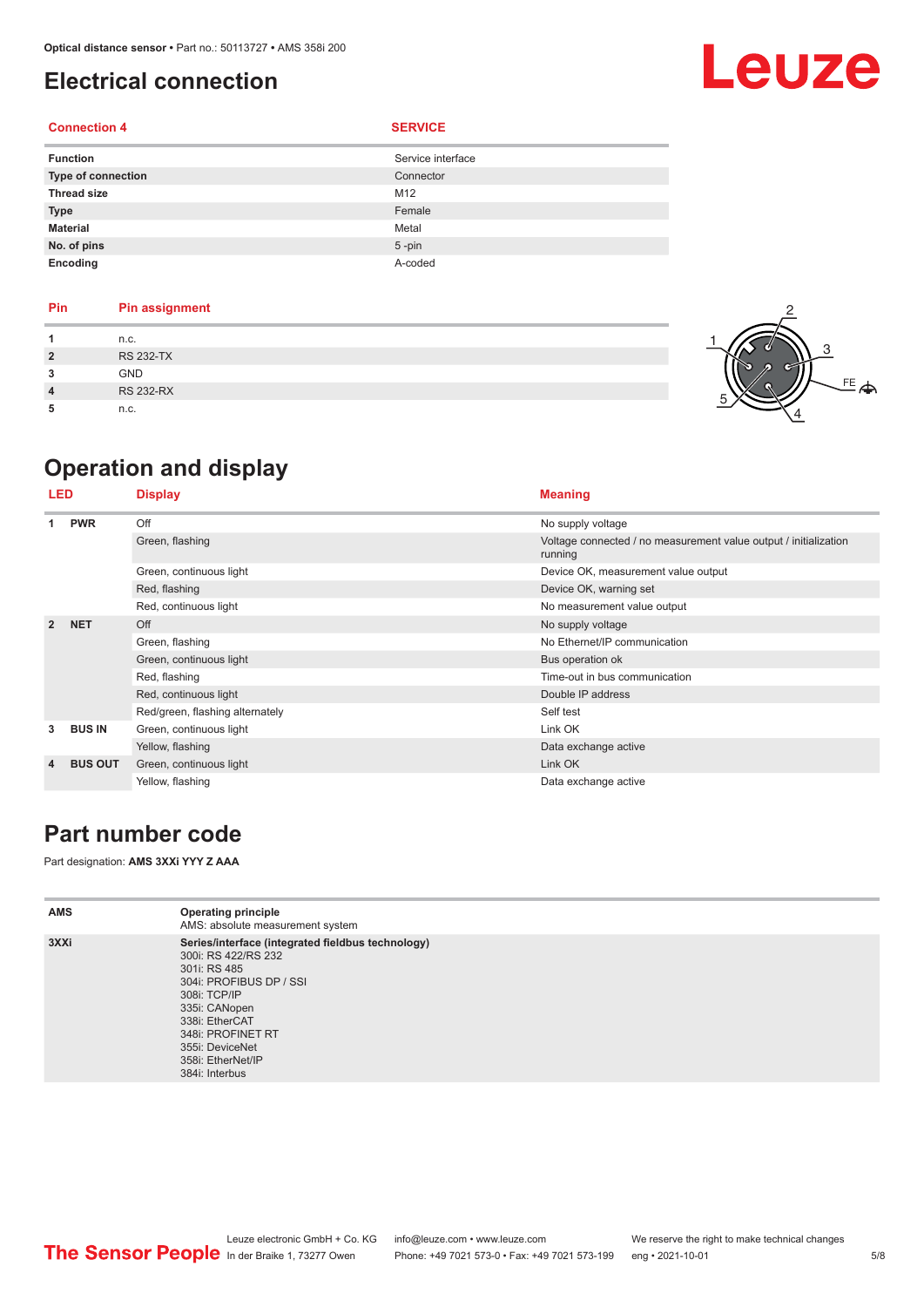## <span id="page-5-0"></span>**Part number code**



| <b>YYY</b>  | <b>Operating range</b><br>40: max. operating range in m<br>120: max. operating range in m<br>200: max. operating range in m<br>300: max. operating range in m |
|-------------|---------------------------------------------------------------------------------------------------------------------------------------------------------------|
| z           | <b>Special equipment</b><br>H: With heating                                                                                                                   |
| AAA         | Interface<br>SSI: with SSI interface                                                                                                                          |
| <b>Note</b> |                                                                                                                                                               |

| <b>Note</b>                                                                                     |
|-------------------------------------------------------------------------------------------------|
| $\&$ A list with all available device types can be found on the Leuze website at www.leuze.com. |

## **Notes**

| Observe intended use!                                                                                                                                                                                                            |
|----------------------------------------------------------------------------------------------------------------------------------------------------------------------------------------------------------------------------------|
| $\%$ This product is not a safety sensor and is not intended as personnel protection.<br>$\%$ The product may only be put into operation by competent persons.<br>$\%$ Only use the product in accordance with its intended use. |

|  | <b>ATTENTION! LASER RADIATION - CLASS 2 LASER PRODUCT</b>                                                                                                                                                                                                           |
|--|---------------------------------------------------------------------------------------------------------------------------------------------------------------------------------------------------------------------------------------------------------------------|
|  | Do not stare into beam!<br>The device satisfies the requirements of IEC/EN 60825-1:2014 safety requiations for a product of laser class 2 as well as the U.S. 21 CFR 1040.10<br>requlations with deviations corresponding to Laser Notice No. 56 from May 08, 2019. |
|  | Vertal once the laser beam or in the direction of reflected laser beams! If you look into the beam path over a longer time period, there is a risk<br>of injury to the retina.                                                                                      |
|  | $\&$ Do not point the laser beam of the device at persons!                                                                                                                                                                                                          |
|  | $\%$ Interrupt the laser beam using a non-transparent, non-reflective object if the laser beam is accidentally directed towards a person.                                                                                                                           |
|  | $\%$ When mounting and aligning the device, avoid reflections of the laser beam off reflective surfaces!                                                                                                                                                            |
|  | © CAUTION! Use of controls or adjustments or performance of procedures other than specified herein may result in hazardous light exposure.                                                                                                                          |
|  | $\&$ Observe the applicable statutory and local laser protection regulations.                                                                                                                                                                                       |
|  | $\%$ The device must not be tampered with and must not be changed in any way.<br>There are no user-serviceable parts inside the device.<br>Repairs must only be performed by Leuze electronic GmbH + Co. KG.                                                        |

### **Affix laser information and warning signs!**

| Laser information and warning signs are affixed to the device. In addition, self-adhesive laser information and warning signs (stick-on labels) are supplied in |
|-----------------------------------------------------------------------------------------------------------------------------------------------------------------|
| several languages.                                                                                                                                              |

ª Affix the laser information sheet to the device in the language appropriate for the place of use. When using the device in the US, use the stick-on label with the "Complies with 21 CFR 1040.10" note.

- ª Affix the laser information and warning signs near the device if no signs are attached to the device (e.g. because the device is too small) or if the attached laser information and warning signs are concealed due to the installation position.
- ª Affix the laser information and warning signs so that they are legible without exposing the reader to the laser radiation of the device or other optical radiation.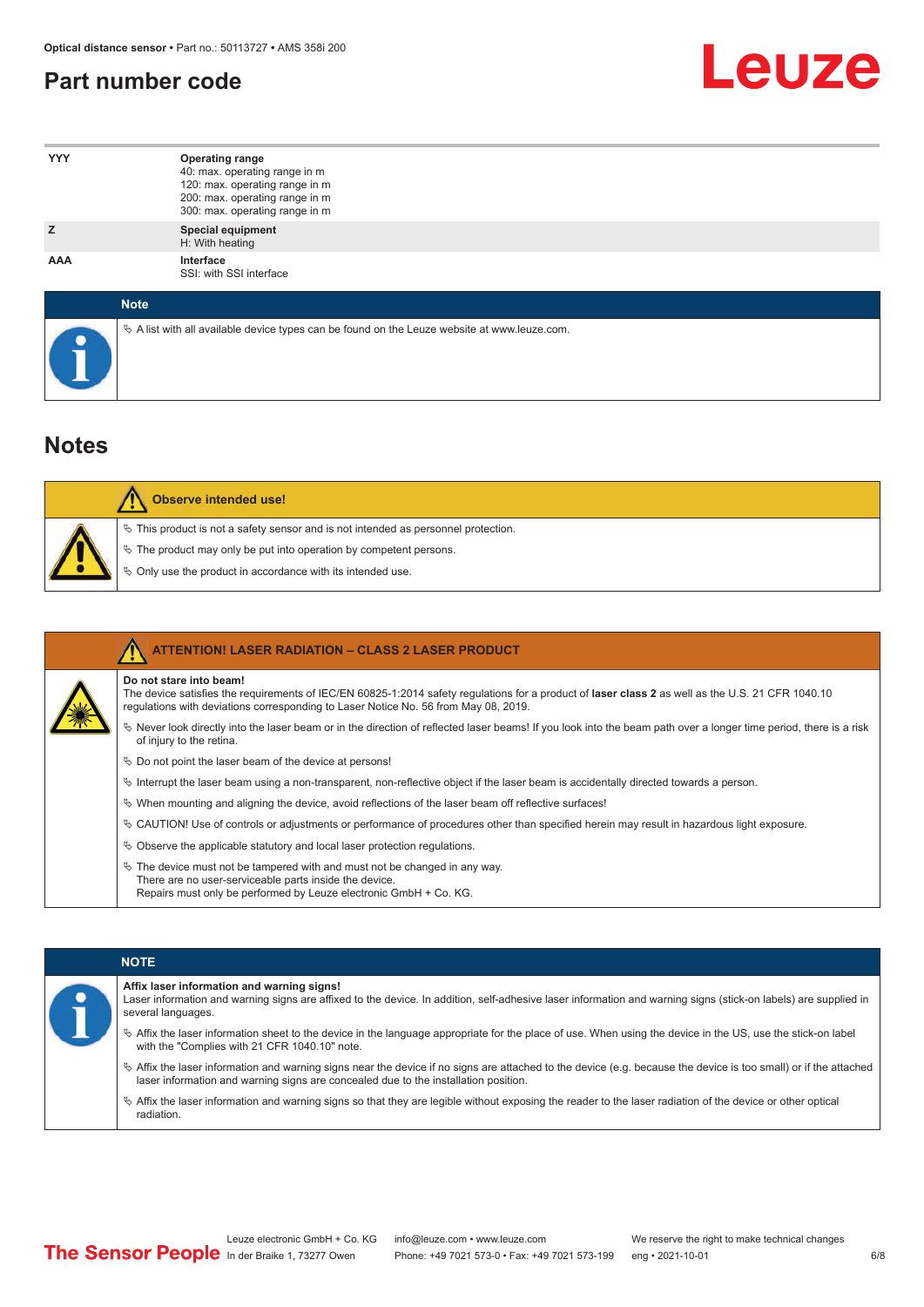# <span id="page-6-0"></span>**Further information**



- For UL applications, use is only permitted in Class 2 circuits in accordance with the NEC (National Electric Code).
- Use as safety-related component within the safety function is possible, if the component combination is designed correspondingly by the machine manufacturer.

## **Accessories**

# Connection technology - Connection cables

|      | Part no. | <b>Designation</b>             | <b>Article</b>   | <b>Description</b>                                                                                                                                                                            |
|------|----------|--------------------------------|------------------|-----------------------------------------------------------------------------------------------------------------------------------------------------------------------------------------------|
| VII. | 50132079 | KD U-M12-5A-V1-<br>050         | Connection cable | Connection 1: Connector, M12, Axial, Female, A-coded, 5-pin<br>Connection 2: Open end<br>Shielded: No<br>Cable length: 5,000 mm<br>Sheathing material: PVC                                    |
|      | 50135074 | <b>KS ET-M12-4A-P7-</b><br>050 | Connection cable | Suitable for interface: Ethernet<br>Connection 1: Connector, M12, Axial, Male, D-coded, 4-pin<br>Connection 2: Open end<br>Shielded: Yes<br>Cable length: 5,000 mm<br>Sheathing material: PUR |

## Connection technology - Interconnection cables

|                   |             | Part no. | <b>Designation</b>                     | <b>Article</b>        | <b>Description</b>                                                                                                                                                                        |
|-------------------|-------------|----------|----------------------------------------|-----------------------|-------------------------------------------------------------------------------------------------------------------------------------------------------------------------------------------|
| $\mathbb{C}$<br>≝ | щ<br>⊔<br>Ī | 50135081 | <b>KSS ET-M12-4A-</b><br>RJ45-A-P7-050 | Interconnection cable | Suitable for interface: Ethernet<br>Connection 1: Connector, M12, Axial, Male, D-coded, 4-pin<br>Connection 2: RJ45<br>Shielded: Yes<br>Cable length: 5,000 mm<br>Sheathing material: PUR |

## Reflective tapes for distance sensors

| Part no. | <b>Designation</b>         | <b>Article</b>  | <b>Description</b>                                                                                                                                                                                           |
|----------|----------------------------|-----------------|--------------------------------------------------------------------------------------------------------------------------------------------------------------------------------------------------------------|
| 50115022 | Reflexfolie<br>914x914mm-H | Reflector       | Special version: Heating<br>Supply voltage: 230 V, AC<br>Design: Rectangular<br>Reflective surface: 914 mm x 914 mm<br>Base material: Aluminum composite<br>Fastening: Mounting plate, Through-hole mounting |
| 50108988 | Reflexfolie<br>914x914mm-S | Reflective tape | Design: Rectangular<br>Reflective surface: 914 mm x 914 mm<br>Chemical designation of the material: PMMA<br>Fastening: Adhesive                                                                              |